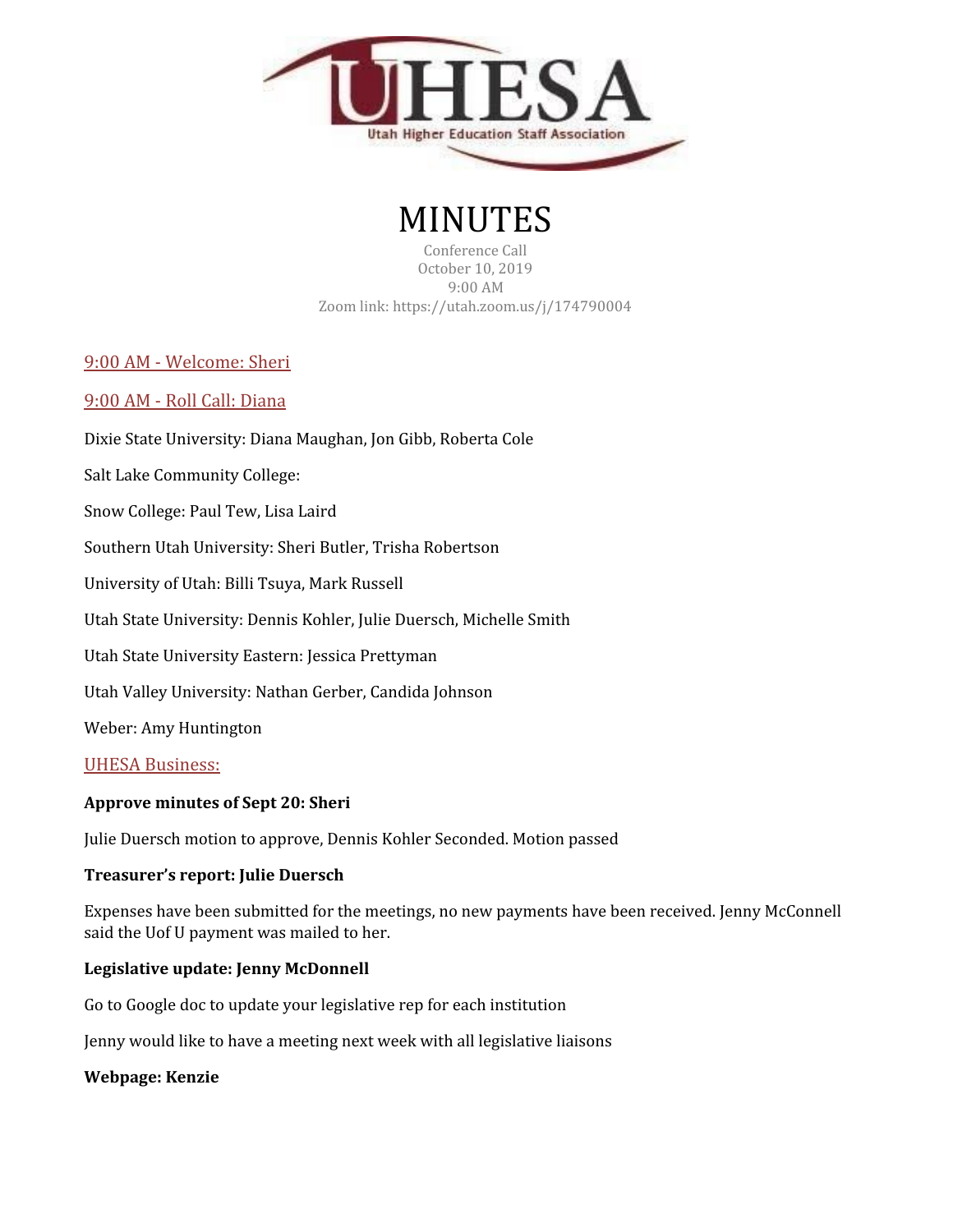

Nathan needs to send a photo

Institutional reports – 2 min each (something happening at your campus that staff association is involved in)

**Dixie State:** Open Social – "Babes in Dixieland" Match staff with their baby pictures; Service project coming up to lay sod for service project; Invited to participate in "Rock the Mall Student Activity"; Monthly Training and Development; Meeting with student body President to talk about the goals of the students and how to help them in their goals

**Snow:** Professional Development – Lunch and learn: "Topic: Navigating Change"; Health and Wellness – Snow Fit is providing Fitbits at a discount with challenges each month

**SUU:** University Initiative – Support initiative for the University to expand to year-round for education; Meeting with Faculty Senate to help support Faculty initiatives

**U of U:** Safe U – Educating Staff on the program this month by holding a meeting and provided lunch; Question was asked about how they got staff to sign up and come- most events are sent out via emailers with an open invite and RSVP form – at this time completely voluntary participation

**USU:** Social planned for November: Gratitude Gathering; Development Seminar to bring in speaker who is an expert on laughter (https://sea.usu.edu/news/matthew-wappett-sea-fall-2019-development-seminar)

**USU-E:** Announcing Employee of the quarter; Updating bylaws.

**UVU:** Focusing on education for staff with Staff Development funds; Planning Holiday Social "Winter Fest"; Providing input for Strategic plans

**Weber:** Amy's mic was not working at this point of the meeting.

## Discussion:

## **Staff Association scholarships**

**Dixie:** Working on funding scholarships for part-time employees working 20 a week through Fundraisers at a social and also encouraging Payroll deduction and/or cash donations; Currently adding \$200 a month from payroll deduction donations; Money coming from Amazon Charities as well; Offer two scholarships per semester for \$600. Hard part is getting the word out about the application process to those that qualify; (Qualifications include: Be employee for at least 1 year, submit application, cover letter, letter of recommendation from supervisor)

**SUU:** Does not have part time employee scholarship: Offers staff association scholarship to students, with 6 students receiving \$1000 scholarships this past year. Number of scholarships awarded depends on amount of funds being donated. Most donations come through payroll deduction. Application process (need recommendation letter from staff member, and completed application. Recipients are invited to speak at opening social)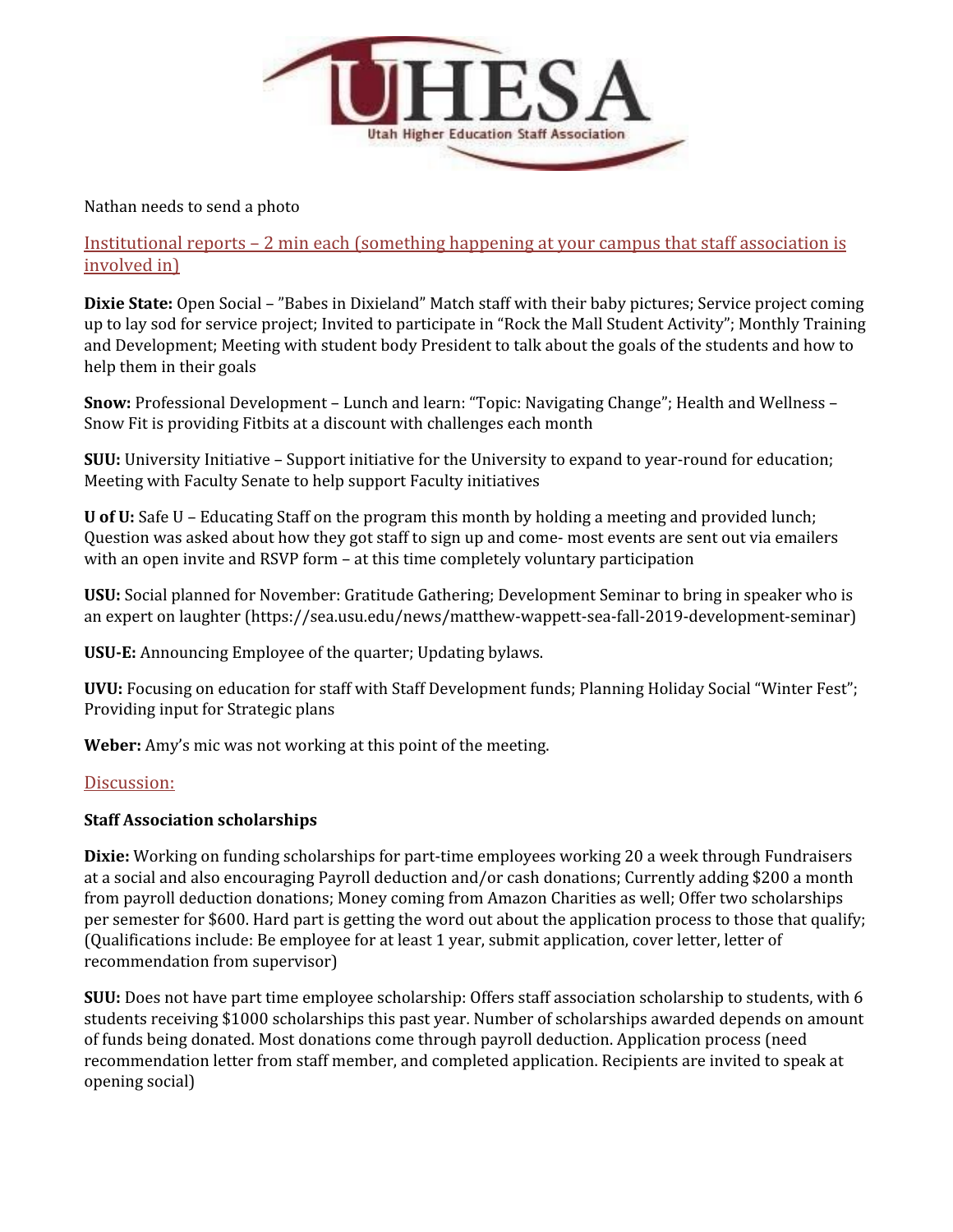

**Snow:** Does not offer yet, but is working to get something in place

**U of U:** Offers scholarships to staff. They raised \$1800 at fundraiser using a silent auction and had some high-end gifts that were auctioned.

**USU:** Education Scholarship – Offers on a need basis through blind review; Have development fund up to \$500 to  $\frac{3}{4}$  to full time employees; Do not offer anything to part time employees

USU-E: Not very active

**Weber:** Does not do any scholarship to staff however they have a large Staff Development fund to offer professional training opportunities to staff. This fund cannot be used for tuition and fees or software. \$64,000 awarded last year and department is expected to contribute to strengthen application. Not available to non-contract part time employees

## **Tuition Waivers**

**U of U:** staff tuition reduction is 50% for .75 FTE or higher, comment offered by Mark

**Russell:** my wife's master's program is a 30k reduction, but I pay taxes on the 30k

**USU:** 50% Tuition Waiver, employee must be employed 1 year for self and 2 years for family

**USU-E:** hired before 2010 full tuition- after 2010 same as USU

**UVU:** 50% tuition waiver for staff and family for undergraduate courses only.

**Weber:** 100 % up to 6 credits employee and spouse. Children have tuition up to age 31- Graduate programs can be covered

**SUU:** 100% tuition is waived for up to 9 credits per semester. Not all fees are waived. Spouse and unmarried dependent under the age of 27 receive 50% waiver.

**Snow:** Has no waiver at this time.

## Action Items

Please update the google doc with legislative Rep: https://drive.google.com/drive/u/1/folders/1eKN3PK6xOe6K-lZ7brtF26QAQKz5XdXZ

Please add information to your institutions policy page in the shares drive. In addition, you can add application links and such for scholarships to the same page. https://drive.google.com/drive/u/1/folders/18lzDI4FykNW0ZTztP2kHIf2rLYUcB1dY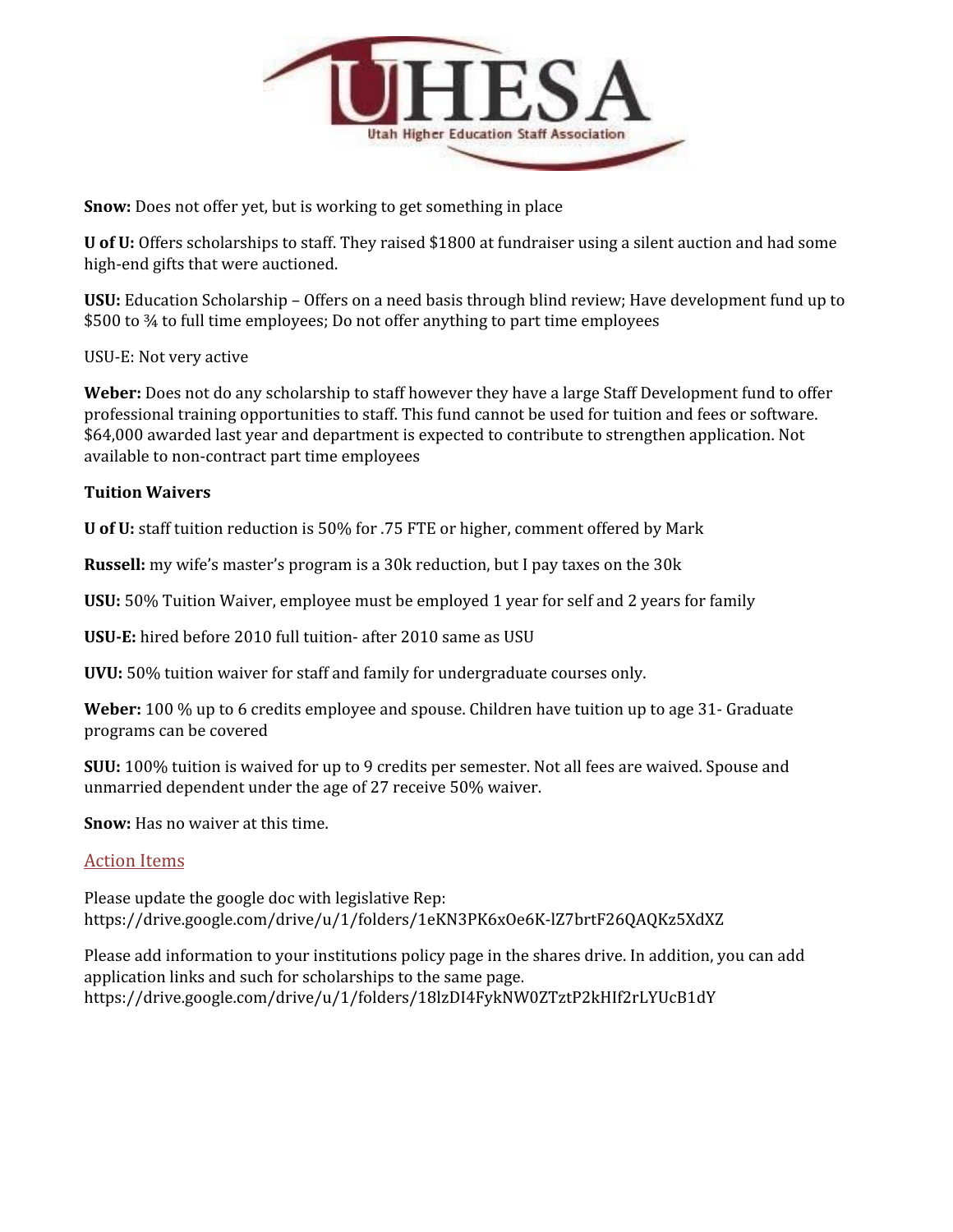

# 10:05 AM - Adjourn

# Future Zoom Meeting Schedule

November 14, 9:00am: Topic: Exempt status vs Work to get the job done (What is your institutions policy on exempt status, work hours, comp time, overtime, etc.)

December 13, 9:00am: Topic: Performance review

January 9, 9:00am: Topic: Follow up on remote communications

February 13, 9:00am

Next Face-to-Face meeting March 27th @ Dixie State

- Topics:
	- Legislative allocations and cost of living raises among institute
	- Revisit organization, constitution & amp; bylaws, how we are similar and different. How can we help for those that would like to make changes?

# Chats from Zoom meeting:

\*From Mark Russell - Utah to Everyone: 09:18 AM most events are sent out via emailers with an open invite. at this time, completely voluntary participation

\*From Candida Johnson to Everyone: 09:19 AM How much did that cost you? To do the lunch and learn?

\*From Mark Russell - Utah to Everyone: 09:19 AM I haven't been involved in the direct planning, so couldn't answer that question

\*From Nathan Gerber to Everyone: 09:21 AM Can we get information about that speaker on Laughter? I need a good laugh. :-)

\*From Julie Duersch - USU to Everyone: 09:23 AM https://sea.usu.edu/news/matthew-wappett-sea-fall-2019-development-seminar

\*From Trisha Robertson - SUU to Everyone: 09:37 AM https://www.suu.edu/staffassociation/scholarship.html

\*From Dennis Kohler to Everyone: 09:38 AM Here is the USU link: https://sea.usu.edu/scholarship/

\*From Roberta to Everyone: 09:39 AM Here is the link to DSU Staff Association application: https://scholarships.dixie.edu/wp-content/uploads/sites/174/2019/09/Staff-Association-Scholarship.pdf